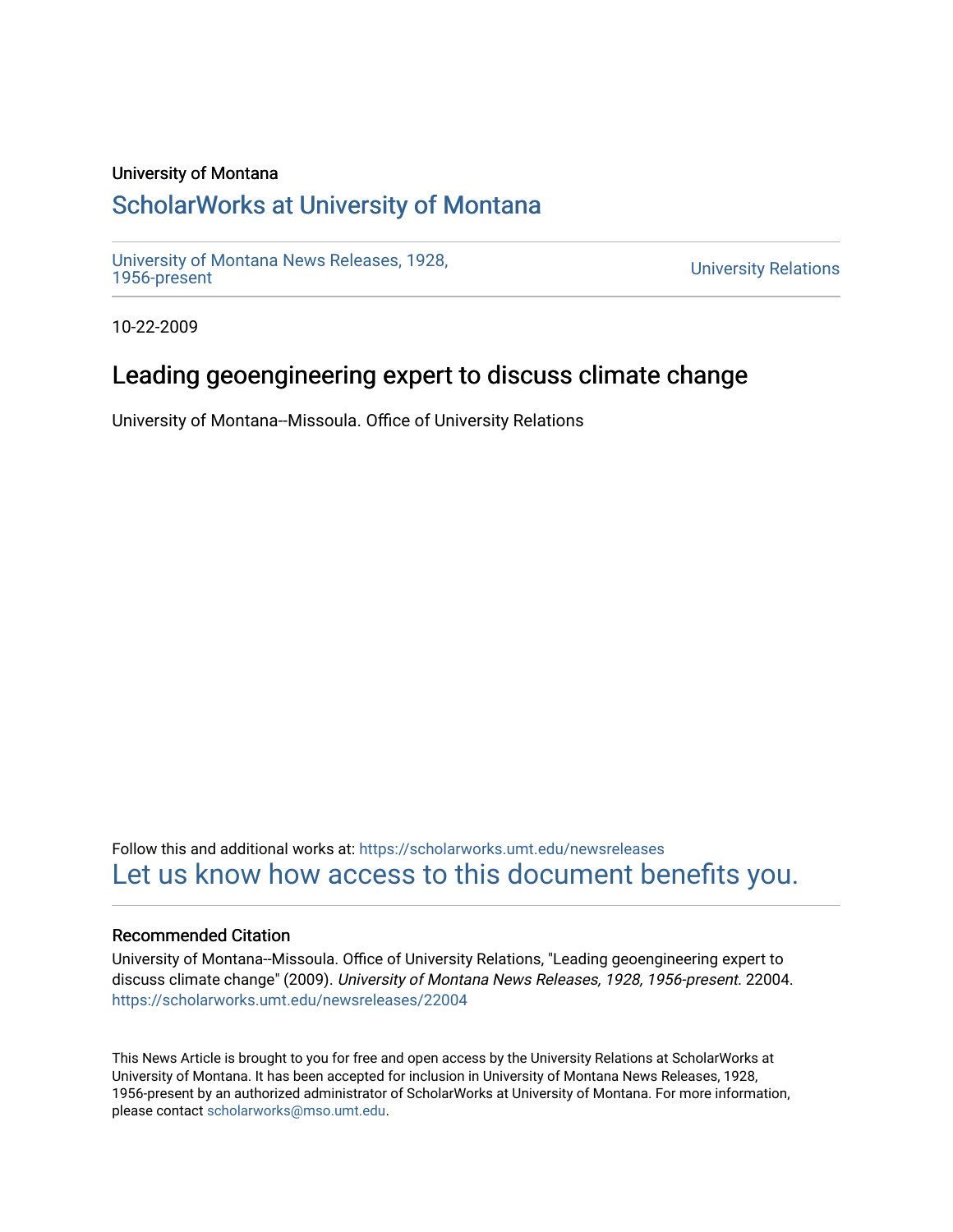

UNIVERSITY RELATIONS • MISSOULA. MT 59812 • 406.243.2522 • FAX: 406.243.4520

## **IT** *i i*

Oct. 22, 2009

**Contact:** Blake Francis, project coordinator, UM Center for Ethics, 406-243-6605, [blake.francis@umontana.edu](mailto:blake.francis@umontana.edu).

### **LEADING GEOENGINEERING EXPERT TO DISCUSS CLIMATE CHANGE MISSOULA —**

David Keith, a leading international expert on global climate engineering, climate change and alternative energy, will present "Should We Engineer the Climate?" Thursday, Nov. 5, at The University of Montana.

The presentation begins at 7 p.m. in Gallagher Business Building Room 123 and is free and open to the public.

Keith directs the Energy and Environmental Systems Group of the Institute for Sustainable Energy, Environment and Economy at the University of Calgary. His research investigates the unprecedented, technological manipulation of the Earth's natural systems.

With the slow pace of international climate change negotiations, some leading climate scientists are starting to contemplate schemes to engineer the Earth's climate to forestall the worst effects of global warming. Keith will discuss prominent geoengineering schemes, their risks and their ethical implications.

"If the climate's sensitivity is at the high end of current estimates, it may be too late to avert dramatic consequences for human societies or natural ecosystems even if we could cut emissions to zero in a few decades," Keith said. "Geoengineering offers a fast means of managing climate risk, but entails a host of new risks."